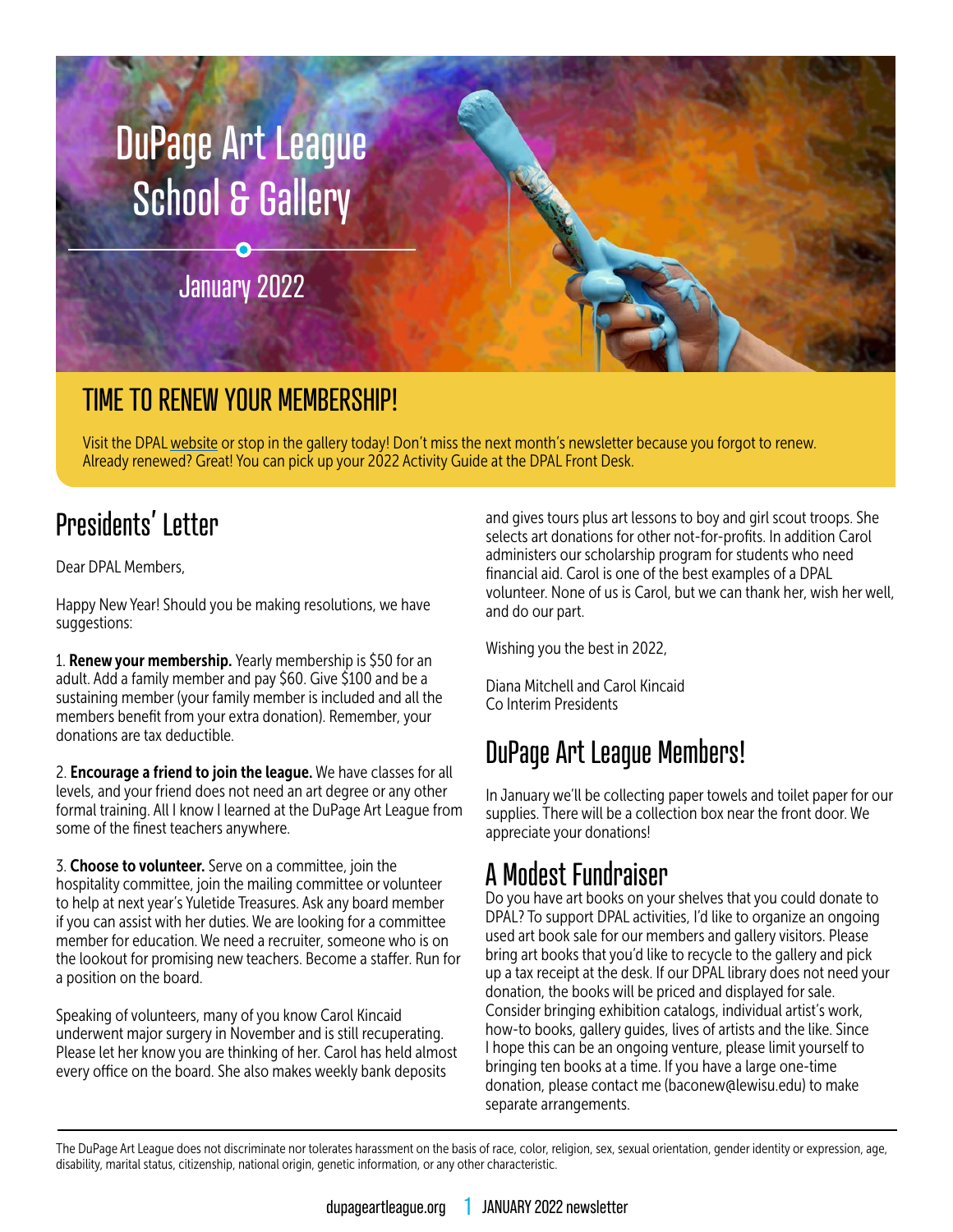### Become Involved!

More than 350 current members of the DuPage Art League understand the many benefits of membership. Not only do members get a \$10 discount on class enrollment, but they also have the opportunity to sign up for classes one week before non-members. Members also receive a monthly newsletter full of interesting art league information, a free entry into the monthly Gallery I exhibit, and an opportunity to sell items in the gift shop and Yuletide Treasures. What could be better than that?

Well, what's better than that is a chance to give back! Here are some simple ways that you contribute the four volunteer hours asked of you each year.

#### Do you…

- Like meeting people? Become a front desk staffer one morning or afternoon per week.
- Like to plan parties? Start a hospitality committee or bake items for gallery show receptions.
- Like to shop? Buy stamps, take inventory and replenish supplies periodically.
- Like office work? Photocopy cash envelopes, forms and schedules and keep them stocked.
- Like seeing new artwork? Help set up and take down monthly exhibits. Write about a recent visit to an art museum for the newsletter.
- Like to exercise? Take out the garbage on Wednesday mornings. Be responsible for snow removal.
- Like to read? Start a book club where you can read and discuss books about art and artists.
- Like to write? Help with newspaper publicity articles. Write articles for the monthly newsletter.
- Like social media? Help with Facebook or Instagram postings.
- Like to learn? Join the board and find out how a non-profit works to benefit its members and the community at large. Members are welcome to attend the monthly meetings.

You will discover that your participation is a fun and rewarding way to give back to your art league, as well as a chance to make lifelong friends. The old adage that, "many hands make light work" is true! Just mention your interest at the front desk, or see the new 2022 Activity Guide, to find contact information.



### 2022 Exhibit Schedule - Gallery I

| <b>MONTH</b><br>January | <b>TITLE</b><br>Happy New Year!                                  | <b>ENTRY</b><br>Jan. 5-6  | <b>PICK UP DATES</b><br>Feb. 2-3 |
|-------------------------|------------------------------------------------------------------|---------------------------|----------------------------------|
| February                | Love Letters<br>and Memories                                     | Feb. 2-3                  | Mar. 2-3                         |
| March                   | Nature Scenes -<br><b>DPAL Fundraiser</b>                        | Mar. 2-3                  | Mar. 30-31                       |
|                         | Artists' Reception: March 4, 6-8PM                               |                           |                                  |
| April                   | All Animals Large<br>and Small                                   | Mar. 30-31                | Apr. 27-28                       |
| May                     | How Does Your<br>Garden Grow?                                    | Apr. 27-28                | June 1-2                         |
| June                    | Golden Opportunity -<br><b>Volunteer Show</b><br>(by invitation) | June 1-2                  | June 29-30                       |
| July                    | Places Travelled,<br>Vacations                                   | June 29-30                | July 28-29                       |
| August                  | <b>Masters and Fabulous</b><br>Fakes                             | July 28-29                | Aug. 30-Sep. 1                   |
| September               | <b>Fall Festival</b>                                             | Aug. 30-Sep. 1 Sep. 28-29 |                                  |
| October                 | Food, Fabulous Food                                              | Sep. 28-29                | Oct. 26-27                       |
| November/<br>December   | Yuletide Treasures                                               |                           |                                  |

### DPAL Board 2021-2022

- Co-Presidents: Diana Mitchell and Carol Kincaid Secretary: Maeva Cook Treasurer: Jennifer Bayer VP Activities: Open VP Building & Grounds: Kay Wahlgren VP Education: Kathy Szeszol VP Exhibits: Margaret Bucholz (Gallery I); Mary Lynn Sullivan (Gallery II) VP Finance: Sally Hines
- VP Membership: Lori Tucker
- VP Office Management: Open
- VP Publicity & Promotions: Misty Alvis
- President Emeritus: Dan Anderson

Yuletide Treasures: Yvonne Thompson, Wilda Kemp, Sherry **Theilgaard** 

Newsletter: Valerie Lorimer | [vlorimer@yahoo.com](mailto:vlorimer%40yahoo.com?subject=)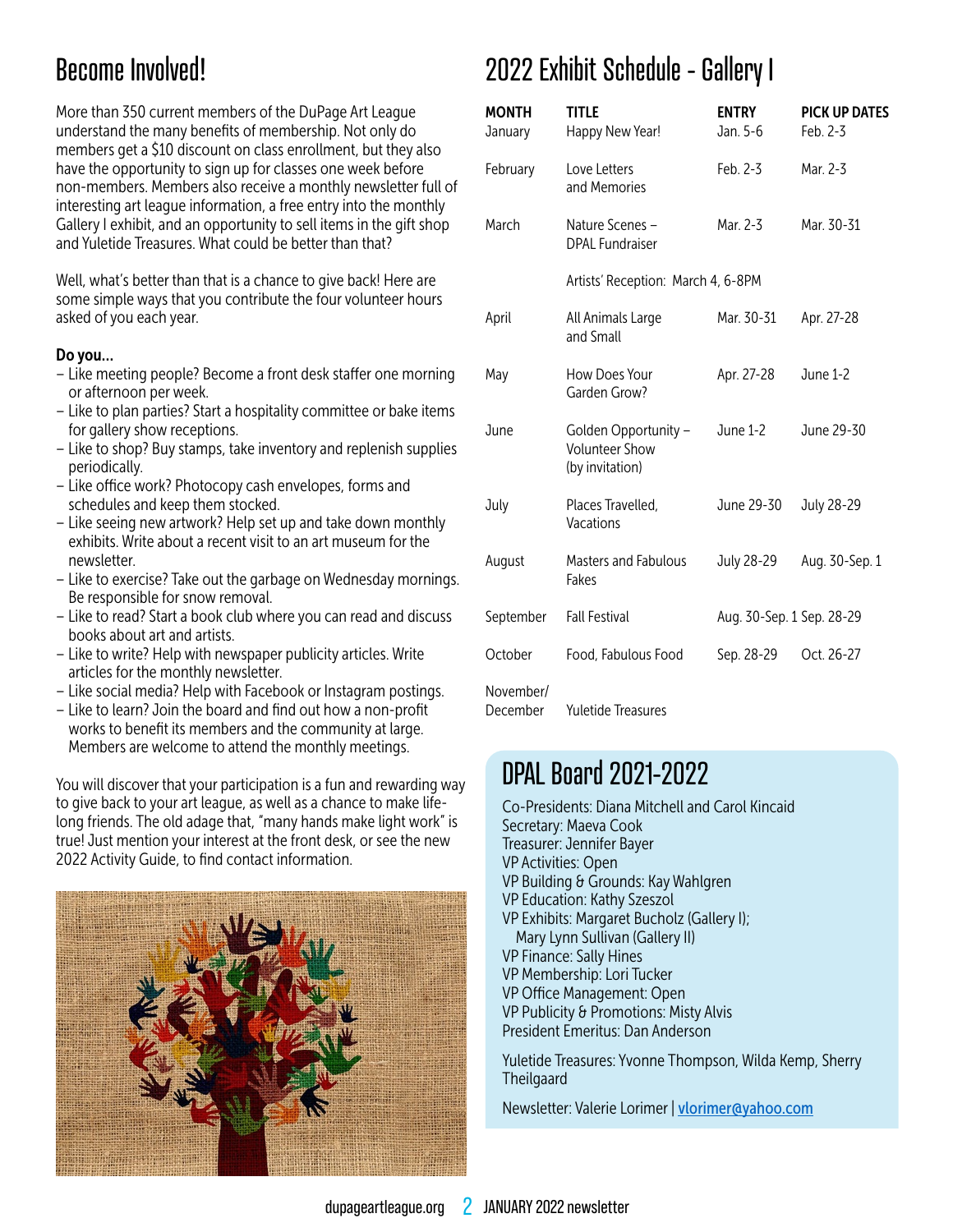

# Yuletide Treasures

#### By Yvonne Thompson, Yuletide Treasures Chair

As I write this we still have 10 days to go before Christmas, but I am overjoyed to report we already have exceeded last year's figures by \$1,500!

Thank you to everyone who played a part in this success! Your help was **huge** this year.

Further help…if you are planning to help us with the break down on the show, we are meeting at noon on Tuesday, December 28 at the league. See you there!

I will be receiving and changing the Gift Shop stock starting Monday, January 10. Please don't bring items in before then.

### Help Needed on Exhibits, Gallery 1 Committee

We need someone to call judges for the monthly Gallery 1 shows. There is a list of judges who have judged shows in previous years. Monthly program artists are also possibilities for new judges. If you have a desire to help, please contact Margaret Bucholz, VP of Exhibits, at 630.665.6769 or email her at Margbucholz@comcast.net.

### Member News

Valerie Lorimer is one of the exhibiting artists at Sweetwaters in downtown Naperville. She's delighted to report she sold two pieces the first week of the show. The exhibit will be up through mid-March.

#### Board Notes December 9 Meeting

• Treasurer's Report: Jennifer Bayer reported that summer classes came in 11% over budget. A money market account was opened at Wheaton Bank and money was



transferred into it from the operating account. The league has received several grants, including a significant grant in November, from an entity that wishes to remain anonymous and a \$5,000 Illinois Back2Business grant. Processing gift certificates has been a challenge with the new software, but Yvonne has developed a "work around" that will enable certificates to be purchased at the front desk.

- Publicity: Misty Alvis reported that four paintings from the teacher's window have sold. Misty led a discussion about the Wheaton Women in Business Art Walk that we participated in last year. It took a lot of work last year. Several ideas were talked about. The jury is still out but a decision will be made soon. For Yuletide, Misty recommended we stay open till 7PM one evening before Christmas.
- Membership: Membership sales are going well and we have four new lifetime members. The new Activity Book is printed and members can pick up a copy at the desk. The board thanked Lori for the great job she did in updating all the information.
- Activities: Sue Thomas reported that the Donna Castalano Demo had 101 people registered and it was the first time a demo included volunteer participants in person. The January program will feature James Swanson.
- Buildings and Grounds: We are in need of a person to shovel the front walk after a snowfall, before we open. If you are interested, please call the League.
- Education: The schedule for the Winter Session A is out and classes will start January 3.
- Exhibits: the January exhibit theme is Happy New Year! Drop off is January 5  $\theta$  6 and pick up will be February 2  $\theta$  3.

Next month the board will tackle updating the by-laws and reviewing job descriptions.

### Artists Wanted

The Elmhurst Art Museum and RGL Marketing for the Arts have joined forces to present the 2022 Art in Wilder Park event. Not only does the Museum's 25th anniversary fall during 2022, but it also happens to be the 25th year of Art in Wilder Park. If you are interested in exhibiting, the artist application can be found [here.](https://www.elmhurstartmuseum.org/events/25th-annual-art-in-wilder-park/)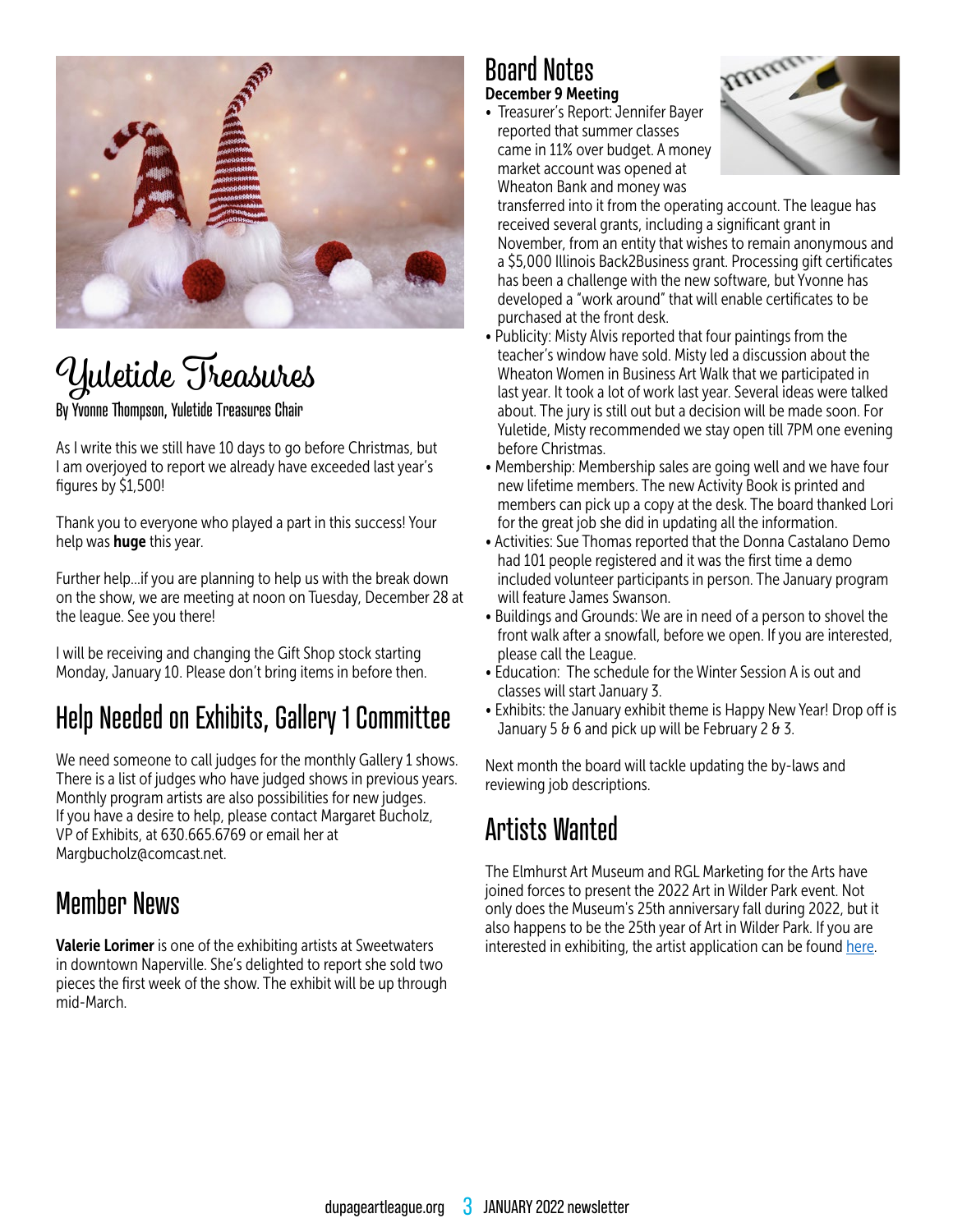In Partnership with:





### Art Demo: Catching the Light

#### Monday, Jan. 17 . 7 pm . virtual

Develop your ability to identify the focus in your paintings and keep it prominent. Acclaimed artist James Swanson is a member of Oil Painters of America, the National Oil & Acrylic Society, and a Signature Member of the American Impressionists Society. Jim will demonstrate how to create interesting color mixes, distinguish warm and cool colors, and nail the focus of the painting.



Register for Zoom webinar invitation: https://wheaton.librarycalendar.com/events/artdemo-catching-light